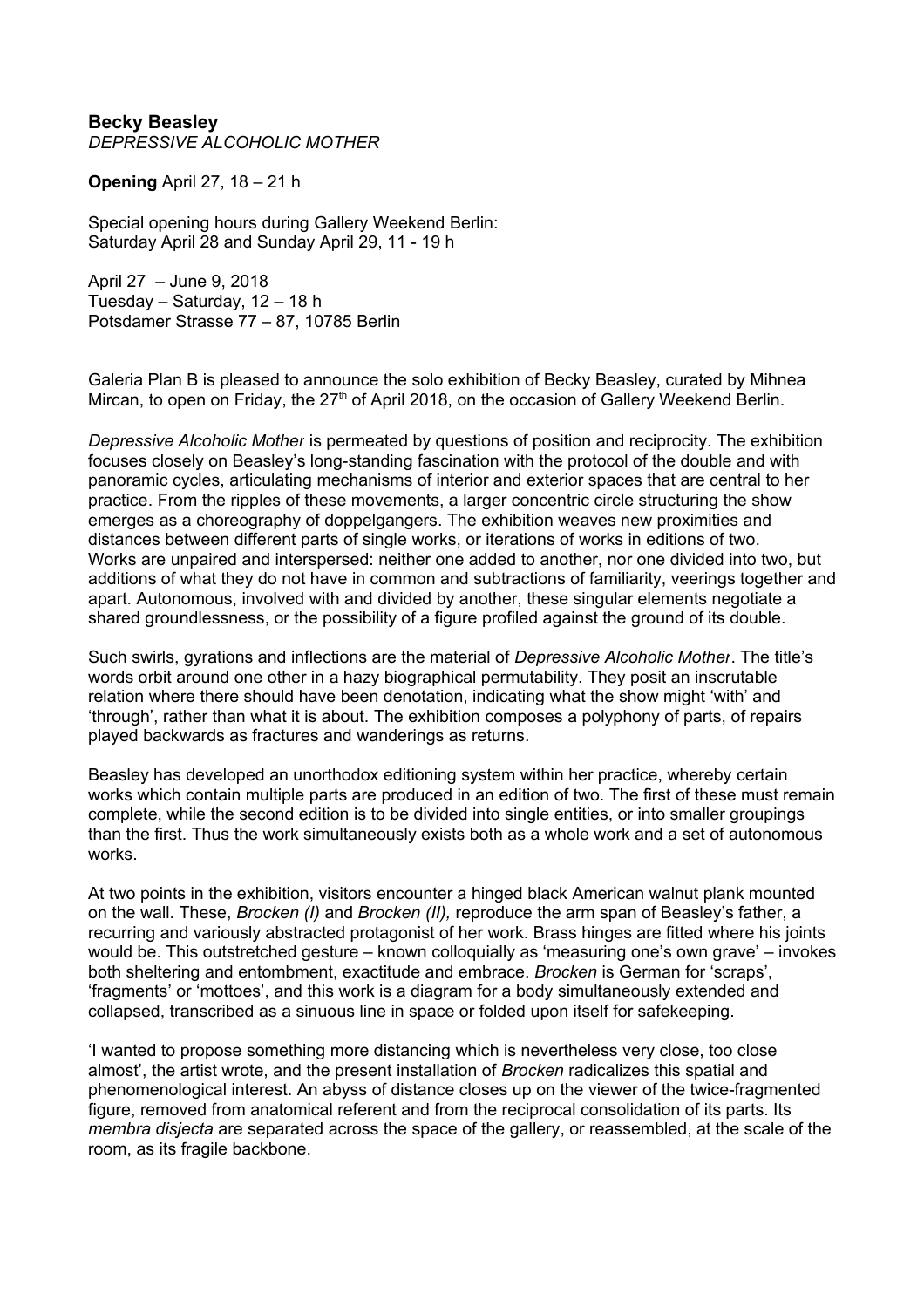Such looping of distances, the inability to determine the positions of objects in space or in relation to their assumed correlates, prompt a consideration of Beasley's poetics as the re-encoding of vertigo, in forms and their placement. The subject of vertigo inhabits a spinning place, between distances that appear immediate and hard, obstructive, and futures that have become imminent: the perception of ground becoming figure, right up to the retina. Beasley employs vertigo as a continuum between a quasi-body made vertiginous, stretched into its own anamorphosis, and its reconstitution in the corner of the viewer's eye. Vertigo tangles together pulsating vacancy and manifest incompletion on one hand, and the 'too close' and 'too much' into which vulnerability can be bent or compressed on the other.

The work, *Bearings (2014),* was made after the St Jude storm hit Southern England. Nine slender windfall twigs were collected by Beasley's father, which the artist then cast in brass and screwedfitted together. Hanging from the ceiling, the work spins at one rotation per minute, conserving and domesticating some of the meteorological impetus that can rip branches from trees. The panoramic arc of the mobile points at a co-constitution of form and movement, incomprehensible one without the other, not making their dependency explicit. *Bearings* deals in 'more of less', pirouetting between doubt and certainty, producing surplus through the re-iteration of a lack. It does not pivot melancholically around the loss of a larger arborescence, but around an etymological root. 'Environment' stems from the French *virer*, 'to turn', as a circular organization of perspectives onto and out of a specific milieu, as a stirring of diaphanous outlines. The slanted elongation of the conjoined twigs might trace something akin to a curved twist, a deviation from the regularity that natural or symbolic environments are assumed to possess and to offer to the intellect. Rather than conjure the neatness of the circle, its elliptical whirl is closer to the order and disorder of the spiral, where nothing is first and everything is new.

Michel Serres writes that in nature there are no perfect circles. 'No exact rounding off, no pure circumference, spirals that shift, that erode. The circle winds down in a conical helix.' And he continues: 'Who am I? A vortex. A dispersal that has come undone', that has depleted its vortical energy and has stabilized in a form onto which a self can be projected and modeled, a form both fortified against and constituted in the currents that would sweep it asunder. Between the center-tothe-sides extension of the body that is recomposed in *Brocken* and the mechanical 'crank' that converts, and rectifies, such movements into a rotation in the mobile, there is the sense of a nameless identity finding its bearings, navigating an environment via side routes and lagging behind in perilous interstices, tracing a fragment from a meshwork woven by myriad lines, as living beings thread their ways through the world.

As a corrective to a recent flurry of projects, artistic and curatorial, that traffic in the 'vibrancy' or vitality of matter by dragging inanimate things across the organic divide, giving them a kind of life, placing them in a semantic sphere whose exponents and privileged beneficiaries we are, Beasley is interested in what things can do, to and as subjectivities, without being smuggled over the border of the living. In the common measure between *Brocken* and *Bearings* – common to them but persistently alien to us – there is a solidarity in alterity, a making visible of reciprocities between objects, selves and positions that are not premised on what they divulge about one another or on being ultimately interchangeable, but on complicating the trajectory of a thought that resists both the stamp of an auctorial I or the fallacies of second-degree animation. As such, Beasley's project sits outside the purview of Steven Connor's perceptive diagnosis of such delusions, which breathe in all things the quasi-life of a makeshift self, to make them docile and fungible:

'Whenever human beings attempt to drain themselves out of the pictures they form of things, in the service of a direct and non-distorted apprehension of the things themselves, they usually turn out to have secretly left a cherished part of themselves in the object. The thing is acknowledged or embraced as entirely, enigmatically other – in other words, *just like me* in my otherness. This is a cryptic or paradoxical kind of animism, in which the object resembles the subject not in sharing its particular powers or capacities, but in exhibiting the power of resistance or reserve, the power to withdraw or withhold itself from being known, that the subject secretly, stubbornly, assumes as its own alone.'